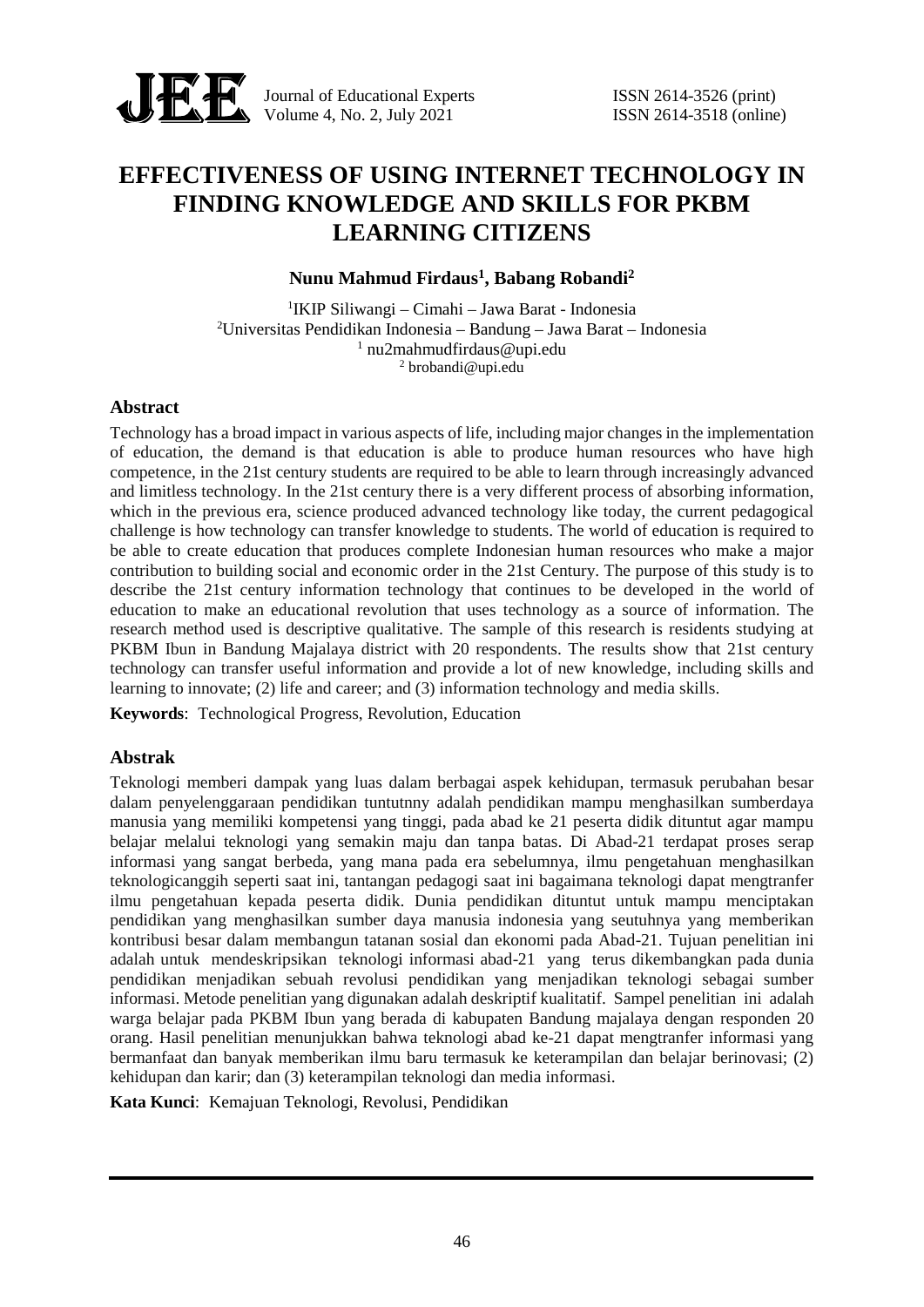*How to Cite* : Firdaus, N.M. & Robandi, B. (2021). Effectiveness Of Using Internet Technology In Finding Knowledge And Skills For Pkbm Learning Citizens. *Journal Of Education Expert (JEE)* 4 (2), 46-50

### **INTRODUCTION**

Globalization The 21st century is marked as a century of accelerating information transformation, human life in the 21st century undergoes major changes that are fundamentally different from the order of life in the previous century. The demand for quality in all human endeavors and results must be balanced with the acceleration of production. The 21st century of modernization demands quality human resources, which are produced by professionally managed institutions so that they produce superior results. These all-new demands with various breakthroughs in thinking, drafting concepts, and actions. new paradigm in facing new challenges. if these new challenges are faced using the old paradigm, then all efforts will fail. The new challenge demands a breakthrough thinking process (Vogel, 2014) if what is desired is quality output that can compete with the work in an all-open world.

The 21st century has many differences with the 20th century in many ways, including in work, social life and self-actualization. The 21st century is marked by the rapid development of information technology and

development of automation in all fields of work, both routine and non-routine work. replaced by internet-based computers. As is well known in the 21st century, there has been a total change in both society and the world of education. Education as understood until now has been formed since the 19th century in the context of developing children's education and also encouraging industrialization. So initially the school was formed to support the formation of civil society and also industrialization, but since 1989 where since Germany has been united, suddenly from the era of globalization until now, such as in North America, Europe and East America, globalization has occurred earlier. If the Asian countries have not become one because of diversity. culture and ethnicity, but one day it will be like in western countries. So countries/markets will become one and perhaps currencies will become one. So if in the past the market was per country but now because of globalization, a communication unit will be broad (Ornstein et al., 2016).

The 21st century is also known as the knowledge age, in this era, all alternative efforts to fulfill the needs of life in various contexts are more knowledge-based. Efforts to fulfill the need for knowledge-based education, knowledge-based economic development, knowledge-based social empowerment and development and development in the knowledge-based industry. The development of the old or conventional world of education in classrooms may use whiteboards and markers to replace blackboards and chalk.Currently, there are also classes that already use LCD projectors supported by laptops or computers connected to the internet, or multimedia classrooms equipped with blackboards. electric writing, tablet computers, iPads, PDAs, smartphones, and other sophisticated devices equipped with high-speed internet. However, not all areas have access to the internet. Maybe the internet network will soon cover all of Indonesia esia. Teachers and students can take advantage of the internet network to access "big data" where every second large amounts of data flow (Wulandari & Fitriana, 2006). Big data is a collection of data on a large and complex scale that can be a potential source of learning. The 21st century is also characterized by the abundance of (1) information that is available anywhere and can be accessed anytime; (2) faster computing; (3) automation that replaces jobs; and (4) communication that can be done from anywhere and anywhere (Siswanti, 2019) The 21st century has only been running for a decade, but in the world of education, a shift has been felt, and even a fundamental change at the level of philosophy, direction and the goal. It is no exaggeration to say that scientific progress was triggered by the birth of computer science and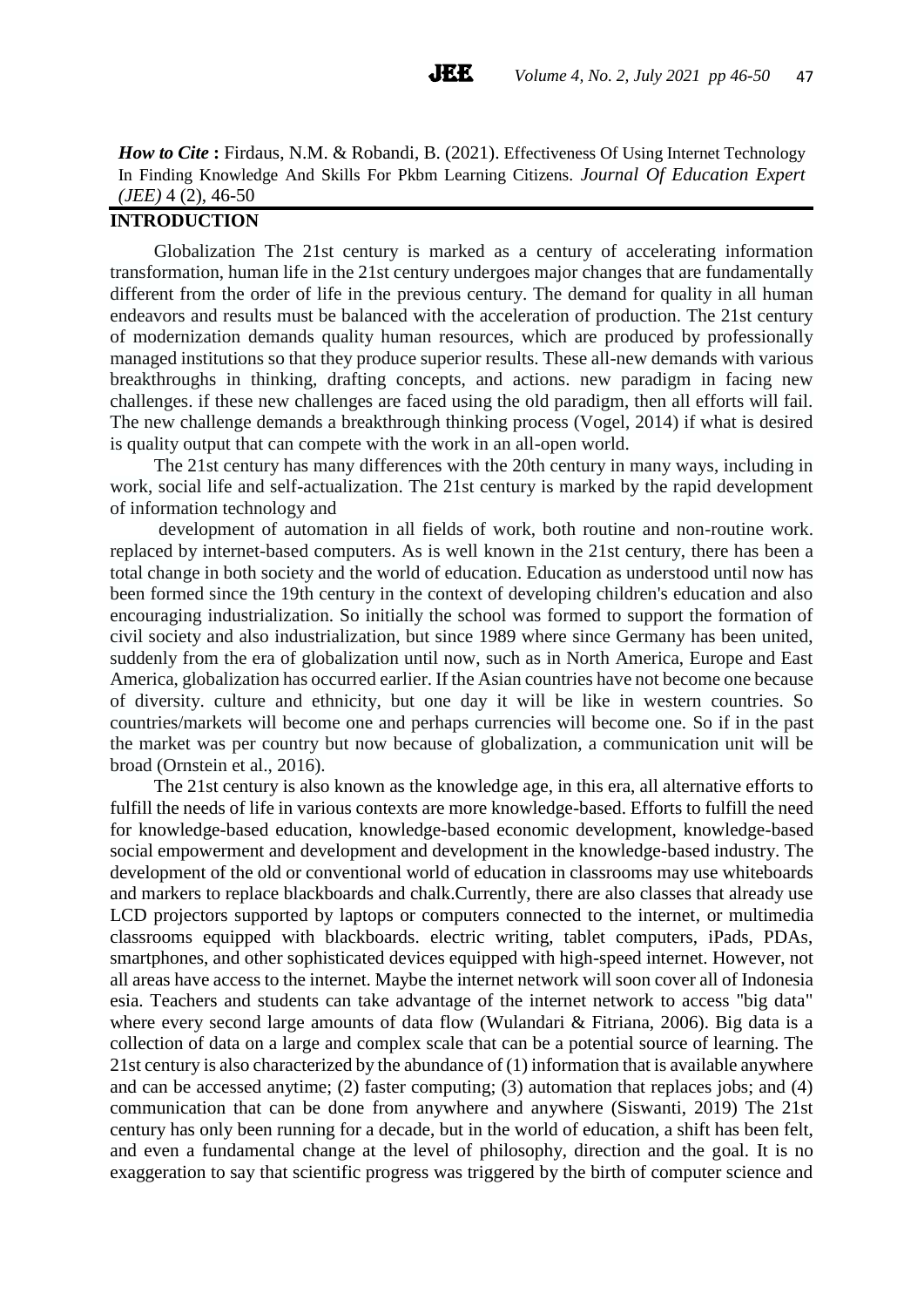Firdaus & Robandi. (2021). Effectiveness Of Using Internet Technology In Finding 48 Knowledge And Skills For PKBM Learning Citizens

technology. With which tools, advances in science and technology, especially in the fields of cognitive science, bio-molecular, information technology and nano-science, have become a group of sciences that characterize the 21st century. One of the most prominent characteristics of the 21st century is the increasingly interconnected world of science, so that the synergies between them become faster. In the context of the use of information and communication technology in the world of education, it has been proven that the "space and time" factors are becoming increasingly narrow and have become the determinants of the speed and success of human knowledge mastery (Pujiriyanto et al., n.d.)

Currently, education is in the knowledge age with an extraordinary acceleration of increasing knowledge. This accelerated increase in knowledge is supported by the application of digital media and technology called the information super highway (Gates, 1996). The style of learning activities in the period of knowledge must be adapted to the needs of the period of knowledge. Learning materials must provide a more authentic design for going through challenges where students can collaborate to create solutions to solve learning problems. Problem solving leads to questions and searches for answers by students who can then look for problem solving in the context of learning using available information resources, it becomes an experience for students as early digitization and computerization, (Robandi et al., 2019) the learning process which only relies on textbooks and teachers as the only main source, it becomes difficult for the latest learning to occur that follows the development of science. Utilization of technology as a learning resource becomes 21st century learning. Focusing on important material, but focusing on developing learning skills is even more important.

The change in the transition from an industrial society to a knowledge-based society affects several aspects of both culture and education. The emergence of new knowledge-based information work requires qualifications that are not high and require an approach to work with continuous learning habits. The new model of workers not only shifts the type of work from the agricultural and household sectors to industrial-based jobs, but also has to become knowledge workers (Drucker, 1994). Change is needed to prepare oneself to be able to live and work in the knowledge age, especially in the field of education (Burge, 1999).

Education as part of efforts to improve the welfare of human life is part of national development. Facing changes in the reform era and the process of globalization also affecting life, it is necessary to have a vision and directed education. The targeted vision and plans are none other than the vision and strategic plan of national education. In order to formulate a vision and strategic plan for the development of national education, an understanding of the current problem map is needed. The core of the development of national education is the effort to develop superior human resources in order to prepare society and the nation to face the era of knowledge as a competitive era. In order to achieve this goal, efficient, professional and clean national education management is a top priority. Professional education management will be able to increase national resilience which will receive a severe test in the period of knowledge (as well as efforts to increase awareness of national unity and unity within the framework of archipelago insight. Unity between all phases of student development in an increasingly widespread environment of life) in the knowledge age, an effective and efficient education and training plan is also needed. In connection with this education planning, the autonomy of education administration is a must in accordance with the determination and effort to further empower the community. What is the role of education in building a nation especially in facing the era of knowledge, it has been recognized since the formulation of the 1945 constitution. Without an intelligent nation, it is impossible for the nation to participate in the competition of life.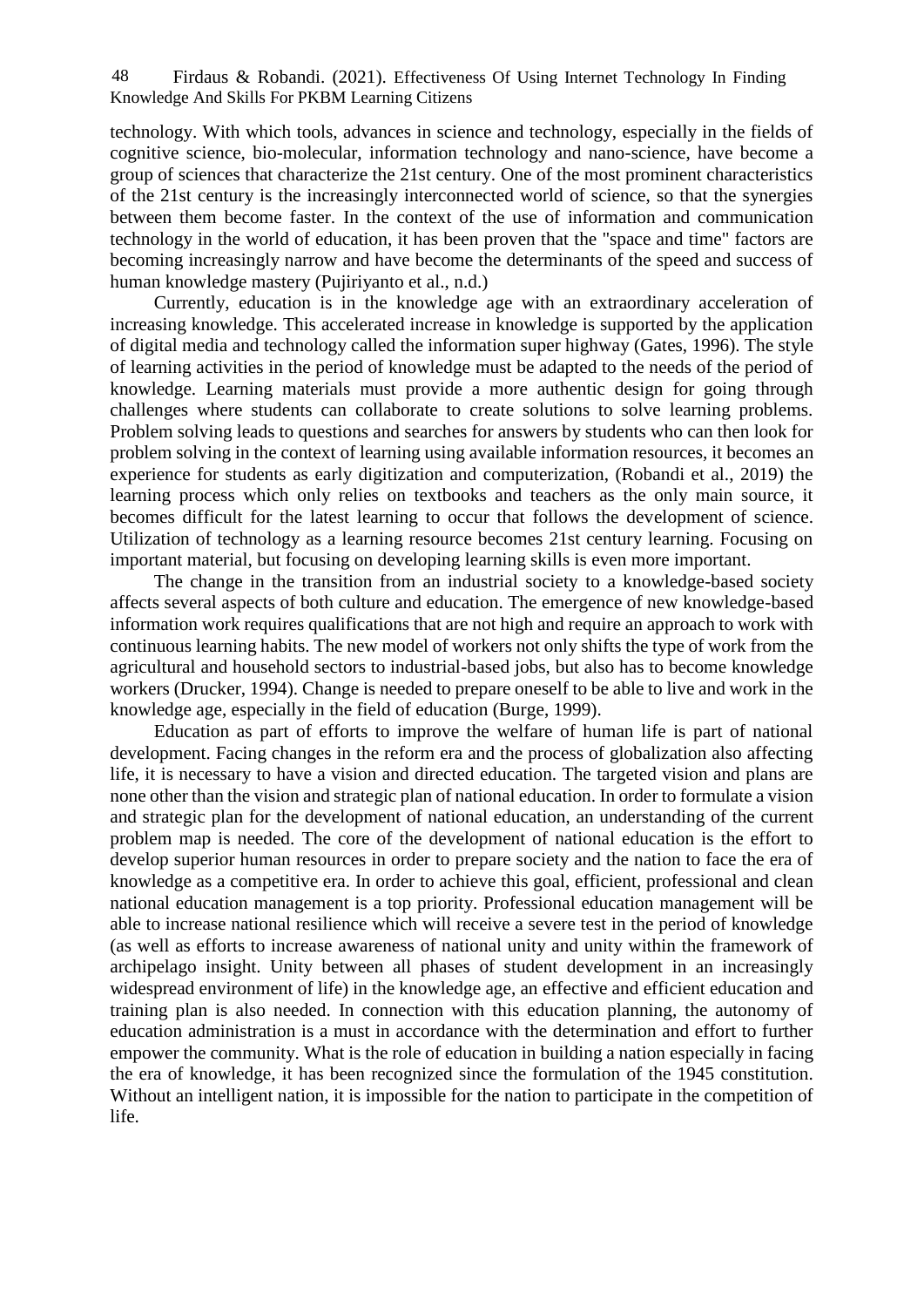#### **METHOD**

This research method in the study uses qualitative methods. This is based on consideration of the depth of research results related to meaning rather than generalizations, so that researchers maximize in terms of observations and interviews, both with regard to the relevance of the content of the questions to the study, as well as relating to the accuracy of the respondents. At this stage the researcher conducts an assessment of the problem with initial field observations to observe matters relevant to the research theme, namely technological advances in the 21st century as an educational revolution in the global era.

At this stage, the authors also conducted research on the effectiveness of using internet technology in seeking knowledge and skills for PKBM learning citizens supported by reference books and the results of previous similar research that had been carried out by others. The goal is to get a theoretical basis for the problem to be studied. This theory is intended as a basis for understanding the problem under study correctly and in accordance with the scientific framework of thinking.

#### **RESULTS AND DISCUSSION**

In the research analysis of the factors that influence citizens to learn to learn with internet media, the need to increase knowledge and skills as career support and to enter the world of work, besides the awareness that competition is getting higher is also an important component to want to try to improve skills.

In the learning process, the PKBM tutor accompanies pregnant women to be able to take advantage of internet technology properly in order to add a lot of important information to gain knowledge, these 20 learning residents continue to explore and collect a lot of information from google search, skill tutors on youtube and so on, What is interesting here is that technology produces a lot of knowledge and skills.

In conducting the research, the researcher provided a training replication as a business simulation by asking questions about the use of internet technology in seeking knowledge measuring the level of usefulness, basic skills training practices that could be followed. , from respondents' interviews with respondents, internet technology can also solve problems in seeking knowledge and have proven useful.

### **CONCLUSION**

The conclusion of these research are :

- 1. The use of the internet in self-study is very doable but learning citizens must get directions so that learning objectives can be achieved.
- 2. A good directive strategy can provide motivation to continue to develop the interests and talents of learning citizens.

### **REFERENCES**

Burge, E. J. (1999). Using learning technologies: Ideas for keeping one's balance. *Educational Technology*, *39*(6), 45–49.

Drucker, P. F. (1994). *The theory of the business*. October.

Gates, B. (1996). The connected learning community: Using technology for education. *THE Journal (Technological Horizons In Education)*, *23*(8), 10.